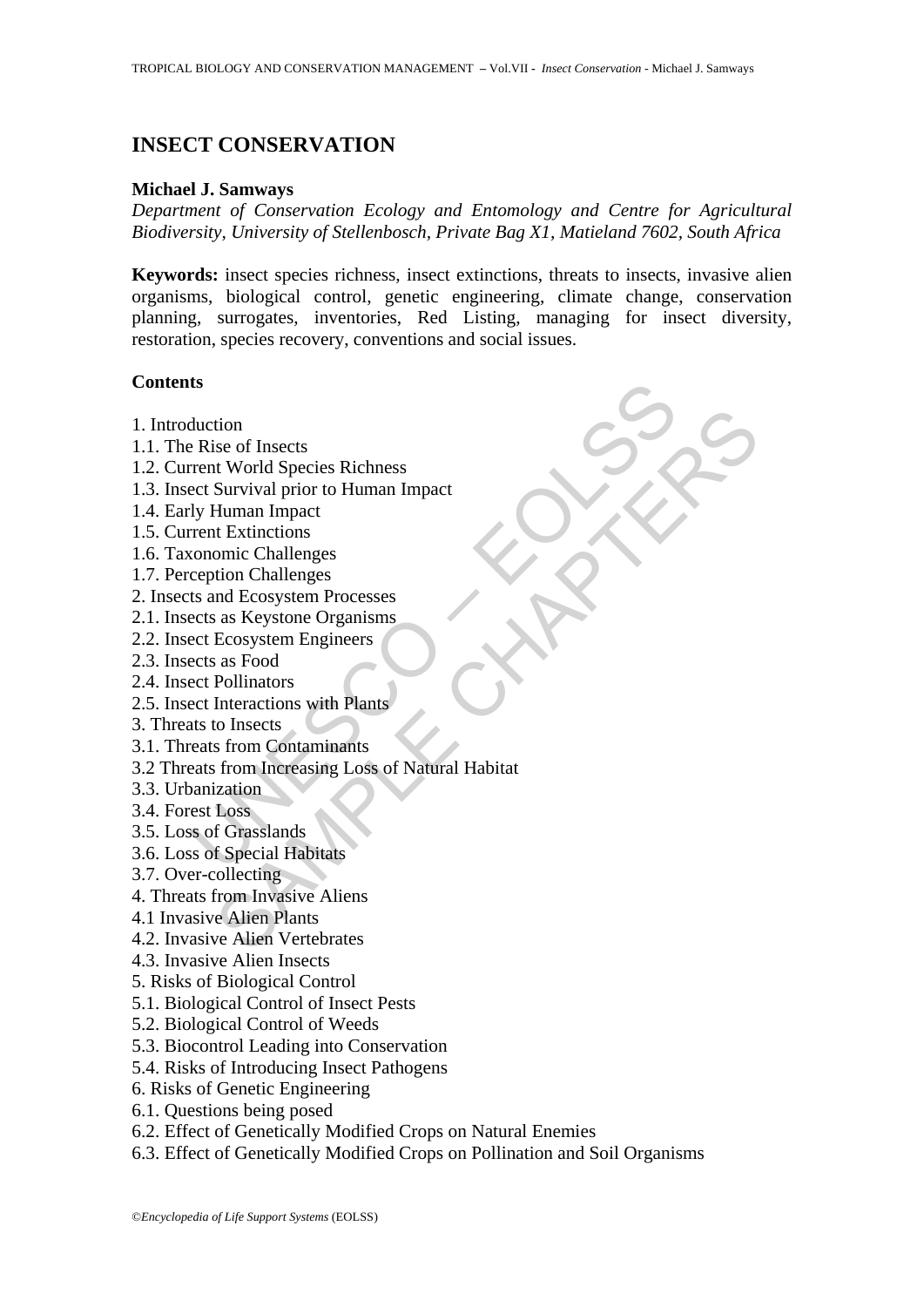### 7. Response of Insects to Global Climate Change

### 7.1. What Evidence is There of Climate Change?

- 7.2. Effects of Global Climate Change on Insects
- 7.3. Changes in Species' Geographical Ranges
- 7.4. Climate Change Interacting with Other Threats
- 8. Prioritizing for Insect Conservation
- 8.1. Large-scale Planning
- 8.2. Systematic Reserve Selection
- 8.3. Surrogates in Conservation Planning
- 8.4. Does the Conservation of Plants and Other Organisms Conserve the Insects?
- 9. Recording Insect Diversity
- 9.1. Mapping
- 9.2. Making Inventories
- 9.3. Monitoring
- 9.4. Red Listing
- 10. Managing for Insect Diversity
- 10.1. Importance of Reserves
- 10.2. Landscape Heterogeneity
- plung<br>
is liventories<br>
is liventories<br>
intering<br>
in IListing<br>
in IListing<br>
in Inventories<br>
intering for Insect Diversity<br>
uportance of Reserves<br>
unutryside-wide Management<br>
prindors<br>
becies-recovery Plans<br>
sect Gradening<br> 10.3. Countryside-wide Management
- 10.4. Corridors
- 11. Restoration of Insect Populations
- 11.1. Restoring to What?
- 11.2. Restoration Results
- 11.3. Insect Gardening
- 11.4. Species-recovery Plans
- 11.5. Captive Breeding
- 12. Conventions and Social Issues
- 12.1. International Conventions
- 12.2. National Issues
- 12.3. Increasing Public Awareness
- Glossary
- Bibliography

Biographical Sketch

#### **Summary**

Fring<br>
Shing<br>
Shing<br>
Shing<br>
Shing for Insect Diversity<br>
strange of Reserves<br>
scape Heterogeneity<br>
tryside-wide Management<br>
tion of Insect Populations<br>
with to and Social Issues<br>
we Breeding<br>
we Breeding<br>
and Issues<br>
and Is Insects have been an immensely successful animal group, with possibly 2-10 species on Earth today. Less than 10% of these have scientific names. Although evidence suggests that many insect specialists died out at the end of the Cretaceous, most have survived many geological events over the last few millions of years. This is now changing, with the human impact estimated to be threatening the survival of a quarter of all insect species. The task is now urgent to conserve this immense variety of life which is so vital to many ecosystem functions. Threats are many and varied, with habitat destruction the worst threat, especially in the tropics where most insect diversity lives. Other threats include those from invasive alien organisms, certain biological control practices, use of pathogens, genetically modified crops and global climate change. Many of these threats interact, causing synergistic effects. Great efforts are being made to counter these threats using both landscape planning and special projects focusing on particular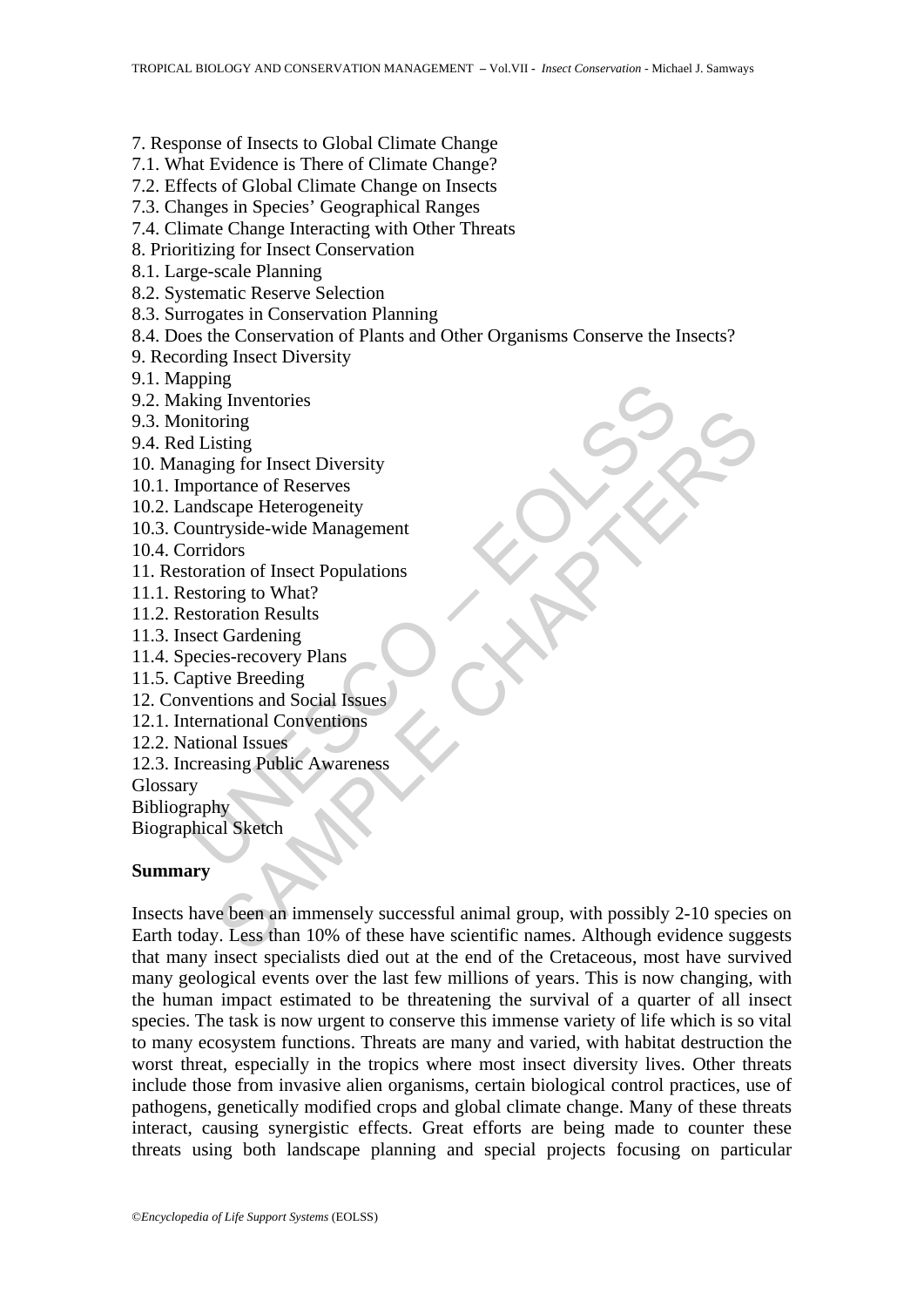species. This is an active research field with conservation management being put urgently in place. This management includes maintaining reserves, promoting natural landscape variety, putting corridors in place and restoring the original quality of the habitat as far as possible. Sometimes whole landscapes are restored, with special attention then being given to the needs of individual species that are especially threatened and have greater chances of survival when given particular attention. Insects are covered under many international conventions, including the pivotal Convention on Biological Diversity. Insects are also being included in many national Biodiversity Action Plans and Agri-environment schemes. This goes hand in hand with raising public awareness of the plight of insects through pleasurable encounters with these small creatures at butterfly houses.

### **1. Introduction**

#### **1.1. The Rise of Insects**



Throughout all warm terrestrial ecosystems, insects are a dominant component. They have been highly successful both in terms of number of species and abundance. Over the last 400 million years, the number of insect families has been steadily rising, with about 600 today (Figure 1). Although insects at the family level have survived various major impacts over the last 100 million years, it is the specialists that died out during the mass extinction event at the end of the Cretaceous.



Figure 1. Family-level diversity of fossil insects over the last 400 million years (Reprinted with permission from Labandeira, C.C. and Sepkoski, J.J. Jr (1993) *Science*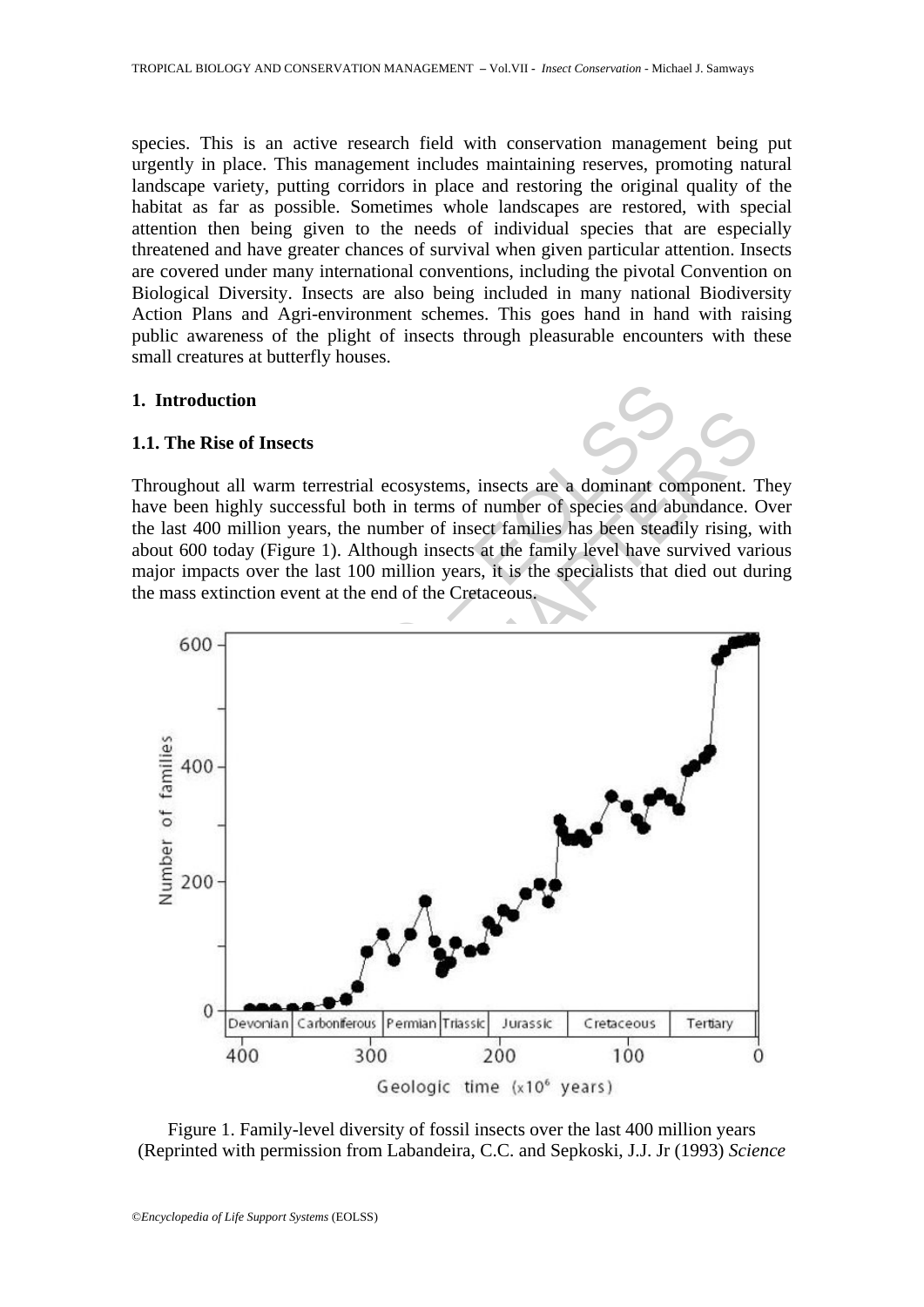#### 261, 310-315).

The success of insects has been due to their versatile methods of feeding and their ability to fly and locate those food sources, sometimes over many kilometers. So even though they are so small, they have agility and resourcefulness for finding food for their progeny, hence their remarkable survival ability. Part of this is due to their polymorphisms which genetically equips them for various ecological scenarios. Even the humble butterfly is effectively the disperser, and its polymorph, the caterpillar, the eating and growing stage.

This historical and ecological stage is important for underpinning insect conservation, because it is inhibition of dispersal and loss of resources for feeding and habitat specialists that are among the most threatening of processes to the current level of insect diversity.

## **1.2. Current World Species Richness**

The is interest threatening of processes to the<br>summon of the contract that are among the most threatening of processes to the current<br>y.<br>Then the stati are among the most threatening of processes to the current<br>worm how Internal and Moral Species Richness<br>
own how many insect species there are, although it is certainly millions, re still to be described. Of course, arguing about numbers of species dependintion of species. The phylogeneti It is not known how many insect species there are, although it is certainly millions, most of which are still to be described. Of course, arguing about numbers of species depends on our definition of species. The phylogenetic concept of species is one of the most useful for insect conservation biology, and is the smallest aggregation of populations diagnosable by a unique combination of character states. However, conservation also considers genetic diversity and so sub-specific units, known as Evolutionarily Significant Units, are also important. While the Gypsy moth *Lymantra dispar* became extinct in Britain around 1907, a different genetic variety, from Asia, became a pest in Britain in 1995. Thus we have two extremes, an ultimate rarity and an abundant competitor with humans.

Although estimates of the number of insects are crude, there have been some attempts. Some early estimates of the number of species, or at least multicellular organisms, on earth is around  $30 - 50$  million. Later estimates have downscaled this figure to  $10 - 12.5$ million. Estimates of the number of insects range from about  $2 - 10$  million, with the issue still being debated as new knowledge becomes available.

## **1.3. Insect Survival prior to Human Impact**

During the last one million years or so, the glaciers have advanced and retreated, sometimes with a reversal taking place in a matter of a few decades. Despite these changes, insects suffered very few extinctions, with populations shifting back and forth with the cold and warm fronts (Figure 2). The survival of these insects was because they were sufficiently mobile and suitable habitat was available to receive them. However, there were earlier glaciations which may have selected out less mobile or adaptable forms with the Pleistocene glaciations affecting an already well-adapted fauna.

## **1.4. Early Human Impact**

Starting about 6000 years or so ago, humans began to extensively impact on the European landscape, opening up to the once extensive forest and changing the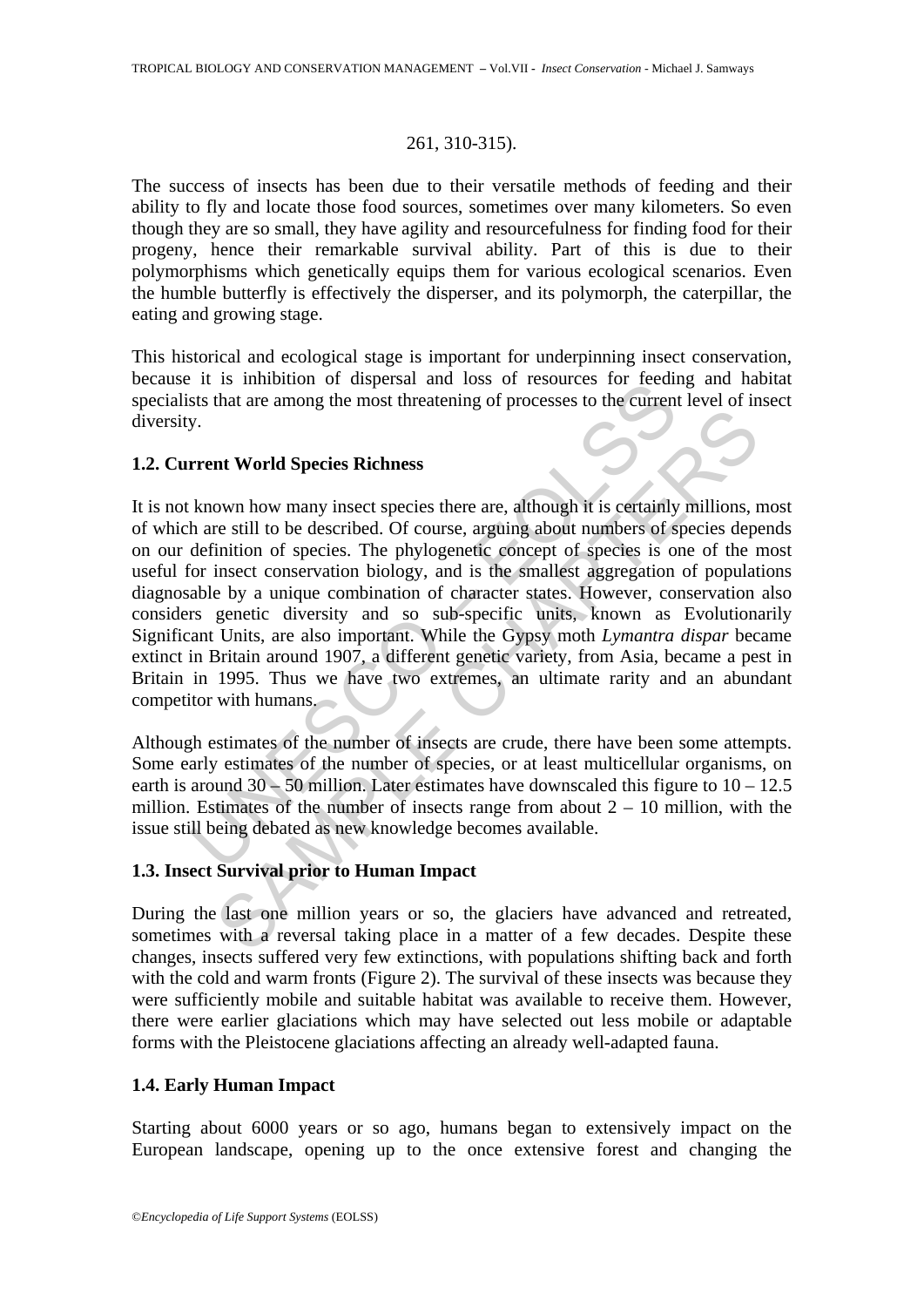hydrology. There is evidence that the early forest clearances caused increased sedimentation of rivers. Certainly these clearances led to some local extinctions. For example, 20 species of Neolithic log-inhabiting beetles no longer occur in Britain. Yet other species benefited, including those that favor warm, chalk grasslands now devoid of trees.



Figure 2. Fossil sites in Britain of the flightless beetle *Diacheila polita* which was common in Britain during the middle period of the last Glaciation. It did not recolonize Britain at the end of the glacial period, and today is confined to much more northerly continental areas. (Reprinted with permission from Coope, G.R. (1995) pp. 55-74 in Lawton, J.H. and May, R.M. (eds) *Extinction Rates.* Oxford University Press).

#### **1.5. Current Extinctions**

There are many estimates of extinction rates and there is no clear idea of what they currently are in insects. Estimates based on extrapolation suggest that 11 200 species of insects have gone extinct since 1600, and that possibly half a million insect species will go extinct in the next three centuries. Other estimates also suggest that the loss is dramatic, with perhaps even a quarter of all insect species under threat of imminent extinction. Most of these are in the tropical rain forests, which are home to at least half of all insect species.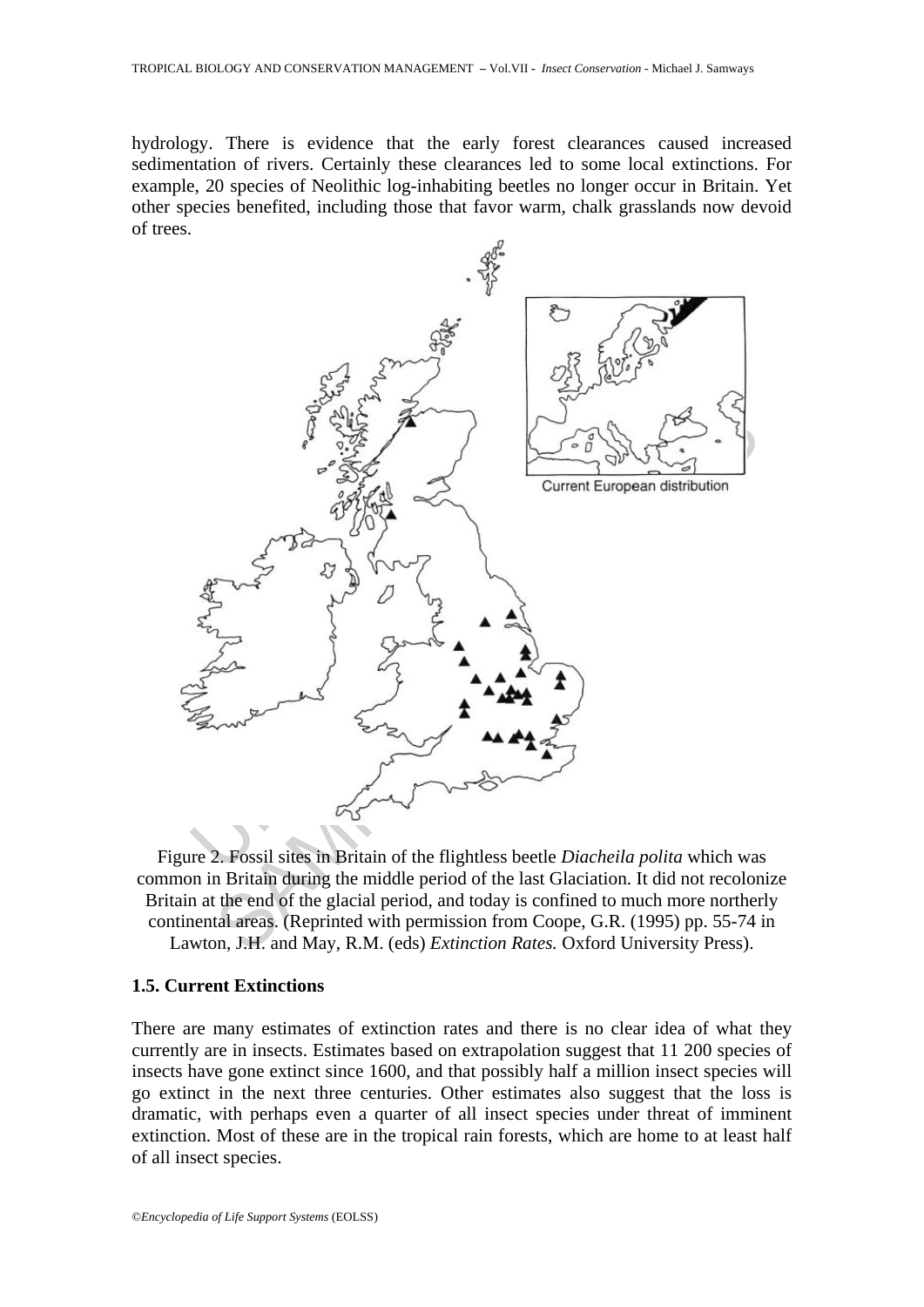#### **1.6. Taxonomic Challenges**

The starts the World Artical Contract Contract Contract Contract Contract Contract Contract Contract Contract Contract Contract Contract Contract Contract Contract Contract Contract Contract Contract Contract Contract Cont Sys that can be used by conservation practitioners who may be non-special<br>tification aids are also coming into being, such as computer recognition<br>tification aids are also coming into being, such as computer recognition<br>an Possibly only 10% at most of all insects have scientific names (Figure 3). Of these, only a small fraction has been biologically studied. In short, the vast majority of insects remain unknown, and getting them described before they go extinct, is the taxonomic challenge. Yet for much meaningful conservation there is a need for named species, simply so as to know what we are dealing with. Currently, it is essential to improve taxonomic knowledge on insect groups that would truly benefit from conservation. These groups may be a whole array in a small but important area, as is being done in the Seychelles. Or it may be on one group across a wide geographical area, such as dragonflies across the whole African continent. There is another side to the taxonomic challenge, which involves not just describing new species, but making available userfriendly keys that can be used by conservation practitioners who may be non-specialists. Other identification aids are also coming into being, such as computer recognition of specimens.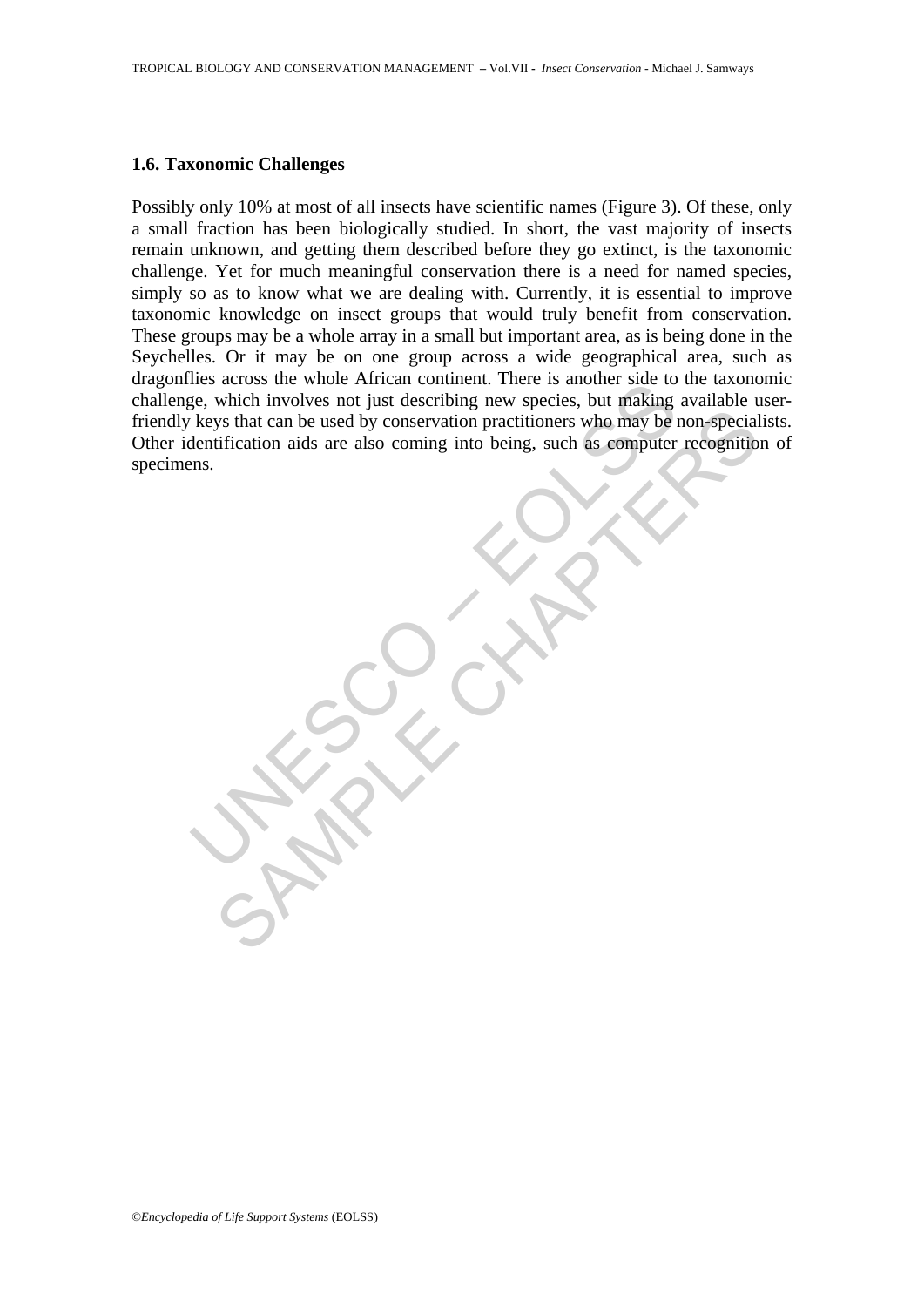

Figure 3. Probably today still less than 10% of all insect species have scientific names. **1.7. Perception Challenges** 

While many people are very fond of colorful butterflies that visit flowers, few have a similar affinity for cockroaches, the word 'cockroach' even being used in disrespect (Figure 4). The challenge is that humans are historically tuned to seeing insects at large as conveyors of disease, and irritants at least. Yet all organisms have the right to live, and this includes the vast majority of insects that neither impact on humans nor are even for a moment in the collective conscience of humankind.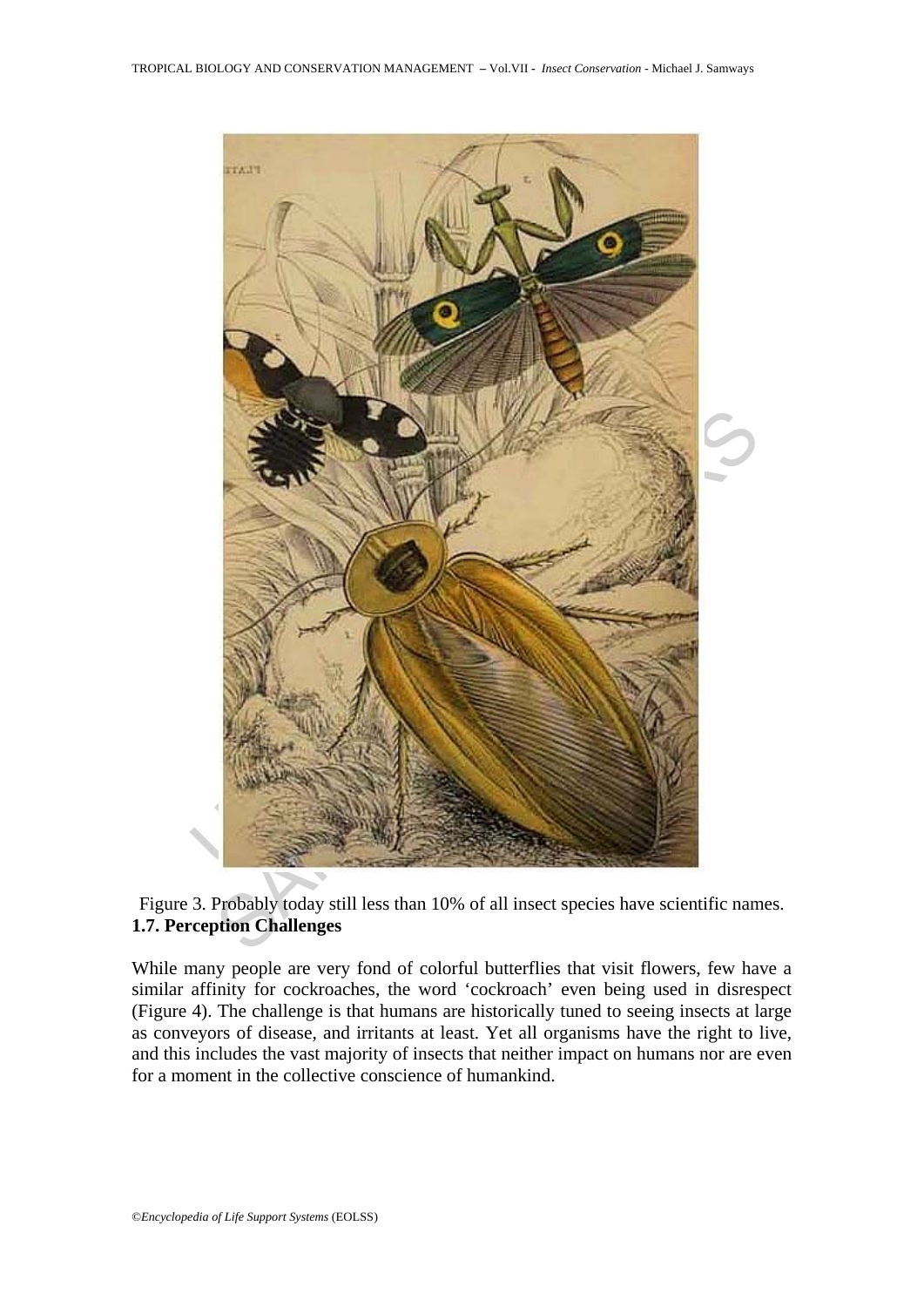

Figure 4. One of the greatest tasks facing insect conservation is overcoming the 'perception challenge', where most people find many insects as repugnant or a nuisance and unworthy subjects for conservation action.

Without doubt, one meaningful and effective way forward is focus conservation on icons and flagships, such as large colorful butterflies and dragonflies, that can 'speak for' other, more cryptic insect components. This approach of course does not stand in isolation but is complementary to conserving habitats.

## **2. Insects and Ecosystem Processes**

## **2.1. Insects as Keystone Organisms**

4. One of the greatest tasks facing insect conservation is overcoming the<br>a challenge', where most people find many insects as repugnant or a nuisa<br>and unworthy subjects for conservation action.<br>Dubt, one meaningful and ef While insects are important conservation subjects in their own right, they have another feature that is important to conservation biology in a way that many other organisms are not. By virtue of their huge abundance and great variety, insects are major players in many ecosystem processes. They chew leaves and logs, suck nectar, pollinate flowers, bury dung, engineer the soil and transmit diseases. They also eat and parasitize each other, and then they die, returning nutrients to the soil. They thus perform keystone roles and largely maintain terrestrial ecosystems in the form that would be radically different in a matter of weeks without them.

## **2.2. Insect Ecosystem Engineers**

Some insects have a large impact on soils, especially in arid areas. The Funnel ant *Aphaenogaster longiceps* in Australia can move some 80% of the soil to the surface that is moved by all soil fauna combined. Termites are also important engineers (Figure 5), and in West Africa, their nests can even cover almost a tenth of the land surface. Termites also influence the global carbon cycle and in tropical forests they can produce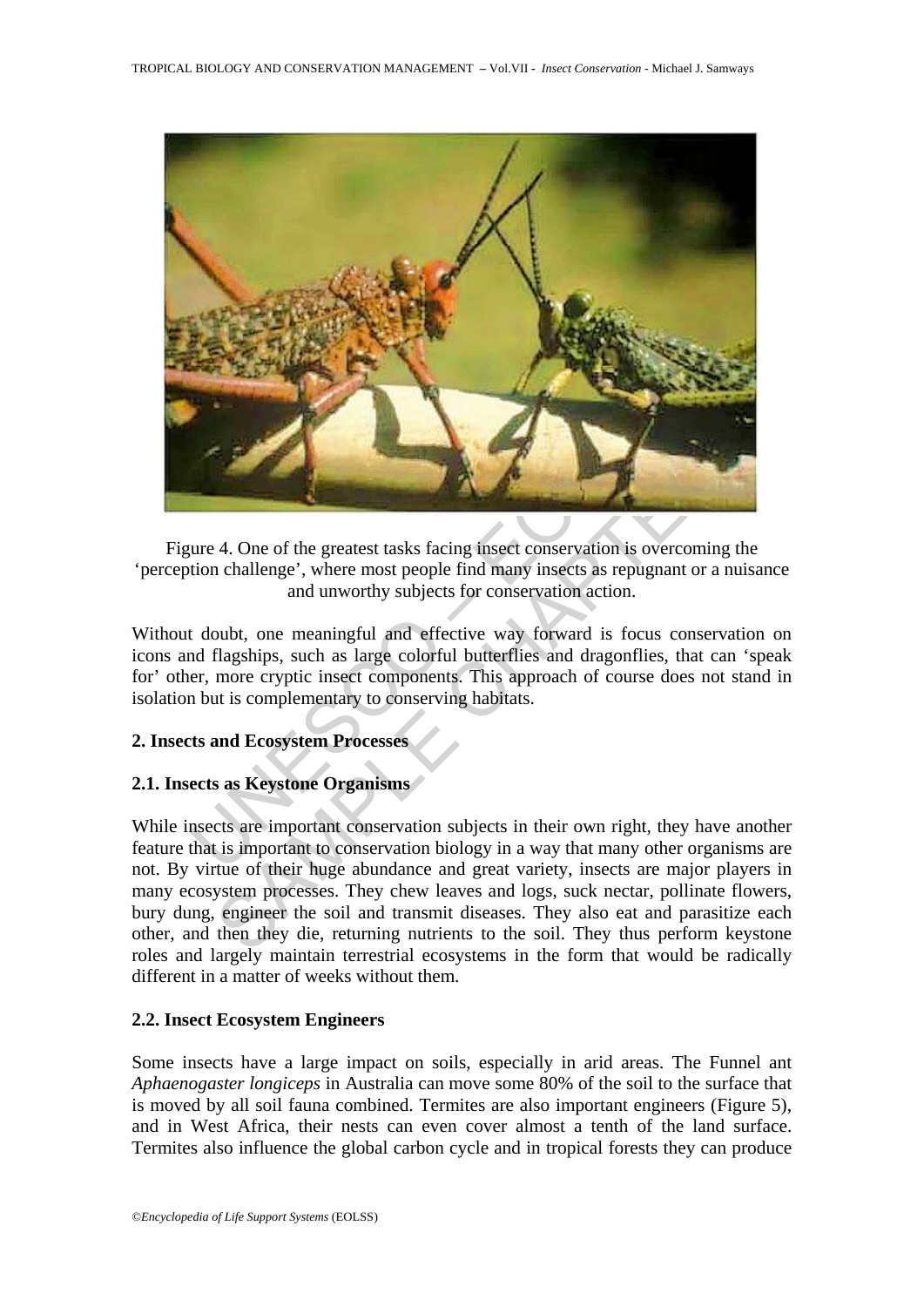1.5% of carbon dioxide and 15% of methane produced from all sources. The action of termites can be so extensive that they can influence plant communities.



Figure 5**.** Termites are ecological engineers modifying the shape of the land. They also play an enormous role in ecosystem functioning, and many in this regard are 'keystone species'. Here termite mounds look almost like a village, and remain unscathed from a winter fire that has passed across the African Savanna.

## **2.3. Insects as Food**

Insects are a major prey item for many vertebrates, which is not surprising when one considers that in temperate North America, their fresh weight can be 450 kg ha<sup>-1</sup>, about 30x that of humans in the same area. Indeed it is the loss of some of the insect food items that has been implicated in the decline of European birds. There are similar impacts on bats, with their decline being associated with intensification of agriculture and consequent loss of nocturnal insects. In the Seychelles, the highly threatened Seychelles magpie robin ironically owes its continued tenuous survival to an invading small cockroach that is very much to its liking.

## **2.4. Insect Pollinators**

It is conceptually interesting that evolution has driven flowers to be so diverse and complex, yet leaves so uniform and conservative. The driving force for such flower diversity has been the mutualism between specialist insect and specialist flower. The point is that today many flowering plants are threatened because their pollinators have disappeared giving rise to the oxymoron that some plants are the 'living dead'. Additionally, many crop plants are under threat because their wild pollinators are in decline.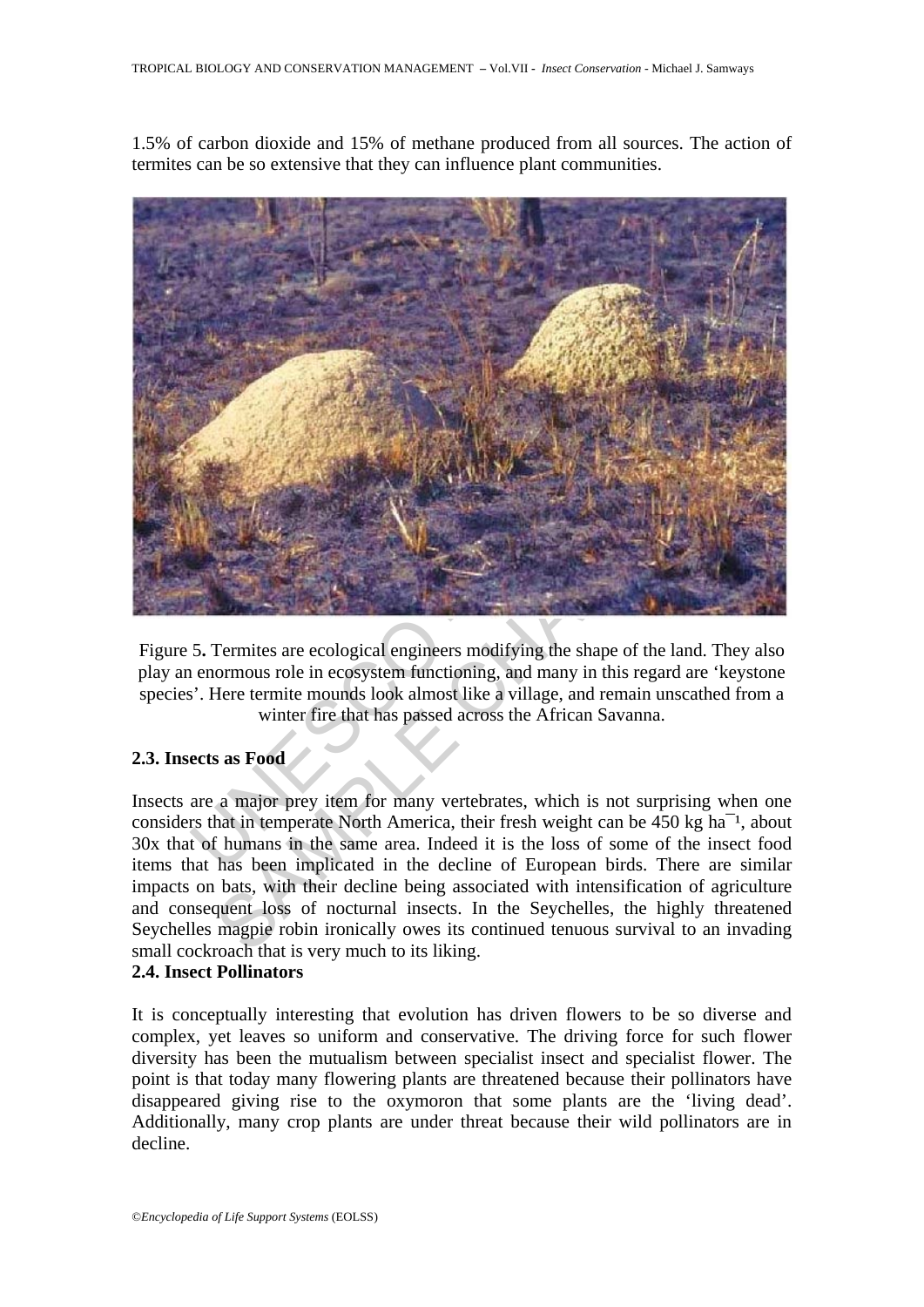#### **2.5. Insect Interactions with Plants**

Plants are massive and species-poor in comparison with insects which are small and species rich. This means that many insect species are feeding on few plants. Some of these insects can be so abundant that they transfer several times the amount of energy as the vertebrates in the same area. Additionally, grasshoppers can fast cycle nutrients as their frass is so soft and friable compared to that of vertebrates (Figure 6).



Figure 6**.** Grasshoppers can consume nearly a fifth of the above-ground standing crop of savanna grass, and their soft faeces, known as frass, play a major role in returning nutrients to the soil.

Insects can be so numerous and have such impact that they can actually determine plant succession. This may not be just through impact on the leaves but also on seeds and roots. Nevertheless, the fate of plants can also determine that of insects, with five Hawaiian moth species going extinct as a result of plant extinctions. The upshot is that as more evidence accumulates, insect diversity conservation is heavily contingent upon plant conservation, especially through maintaining a whole range of plant communities and all their natural biotic and abiotic interactions. What is concerning is that computer models suggest that if there is a loss of even a small number (tenth or even twentieth) of important, keystone members of food webs, this can radically change ecosystem function, sometimes termed a 'catastrophic regime shift'.

-

- -

©*Encyclopedia of Life Support Systems* (EOLSS)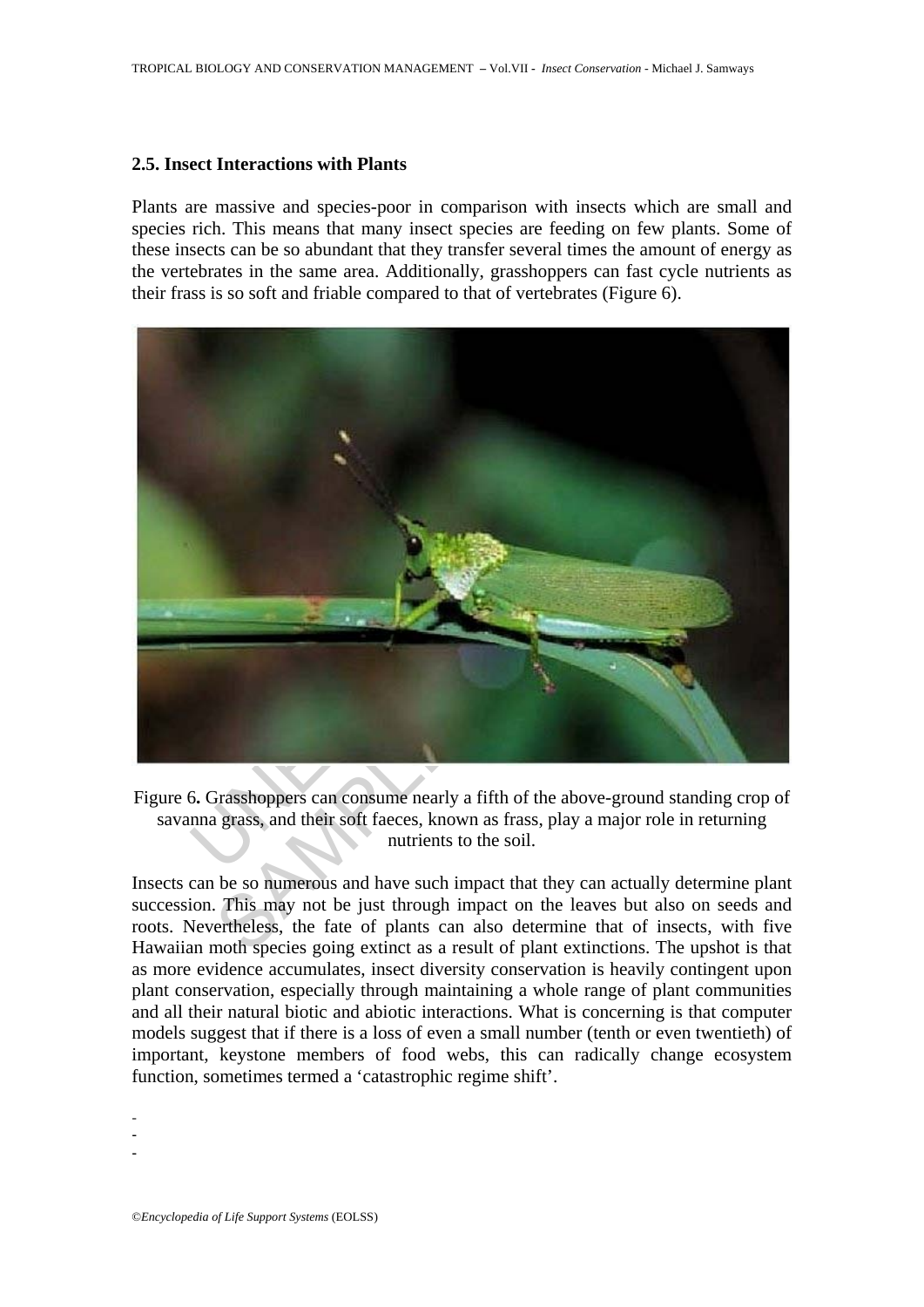## TO ACCESS ALL THE **43 PAGES** OF THIS CHAPTER, Visit: [http://www.eolss.net/Eolss-sampleAllChapter.aspx](https://www.eolss.net/ebooklib/sc_cart.aspx?File=E6-142-TPE-28)

#### **Bibliography**

Asher J., Warren M., Fox R., Harding P., Jeffcoate G. and Jeffcoate S. (2001). *The Millennium Atlas of Butterflies in Britain and Ireland,* 433 pp. Oxford, UK: Oxford University Press. [An inspiring compilation of advanced butterfly conservation activities in Britain].

Collins N.M. and Thomas J.A. (eds) (1991). *The Conservation of Insects and their Habitats,* 450 pp. London, UK: Academic Press. [A compilation of many excellent and interesting papers].

Fry R. and Lonsdale D. (eds) (1991). *Habitat Conservation for Insects – A Neglected Green Issue,* 262 pp. Middlesex, UK: The Amateur Entomologist's Society. [An excellent compilation of practical conservation approaches and methods for insects].

Gaston K.J., New T.R. and Samways M.J. (eds) (1993). *Perspectives on Insect Conservation,* 250 pp. Andover, UK: Intercept. [A collection of some classical approaches to insect conservation].

I.M. and Thomas J.A. (eds) (1991). *The Conservation of Insects and their* UK: Academic Press. [A compilation of many excellent and interesting papers) d Lonsdale D. (eds) (1991). *Habitat Conservation for Insects* – *A N* and notonas 3.7, (1891). *The Conservation of mester and notonas SACCON* (Reconservation of mesters and methods on the conservation of mesters and neglected Green Issue, UK: The Amedemic Press. (A complitation of many exce Kirby P. (1992). *Habitat Management for Invertebrates: A Practical Handbook,* 150 pp. Sandy, Bedfordshire, UK: Royal Society for the Protection of Birds. [As the title says, a practical handbook – and an excellent one].

New T.R. (1984). *Insect Conservation – An Australian Perspective,* 184 pp. The Hague the Netherlands: Junk. [The first book on insect conservation as a subject, and still a mine of information].

New T.R. (1997). *Butterfly Conservation, 2nd Edition,* 248 pp. Melbourne, Australia: Oxford University Press. [A comprehensive overview of butterfly conservation, with information applicable to many other aspects of insect conservation].

New T.R. (1998). *Invertebrate Surveys for Conservation,* 240 pp. Oxford University Press. [A very useful introduction to practical sampling for conservation].

Rolston H. III (1994). *Conserving Natural Value,* 259 pp. New York, USA: Columbia University Press. [A truly excellent read on the ethical foundation for doing conservation].

Samways M.J. (1994). *Insect Conservation Biology,* 358 pp. London, UK: Chapman and Hall. [Summarizes the field of insect conservation in the modern context of conservation biology].

Samways M.J. (2005). *Insect Diversity Conservation,* 342 pp. Cambridge, UK: Cambridge University Press. [The most recent global synthesis of the field of insect conservation].

Shepherd M., Buchmann S.L., Vaughan M and Hoffman Black S. (2003). *Pollinator Conservation Handbook,* 145 pp. Portland, Oregon, USA: The Xerces Society. [This is a highly readable and well – illustrated guide on conservation of an important resource: the insect pollinators].

Stewart A.J.A, New T.R. and Lewis O.T. (eds) (2007) *Insect Conservation Biology*, CABI, Wallingford, Oxon, UK. [A multi-author synthesis on many cutting edge themes on the subject].

The Xerces Society and The Smithsonian Institution (1998). *Butterfly Gardening,* 208 pp. San Francisco, USA: Sierra Club Books. [A colorful introduction to encouraging insect conservation in the urban context].

#### **Biographical Sketch**

**Michael Samways** is Professor and Chair of the Department of Conservation Ecology and Entomology, University of Stellenbosch, South Africa. He is a Fellow of the Royal Society of South Africa and a Fellow of the University of KwaZulu-Natal, and won the Stellenbosch University Rector's Award for